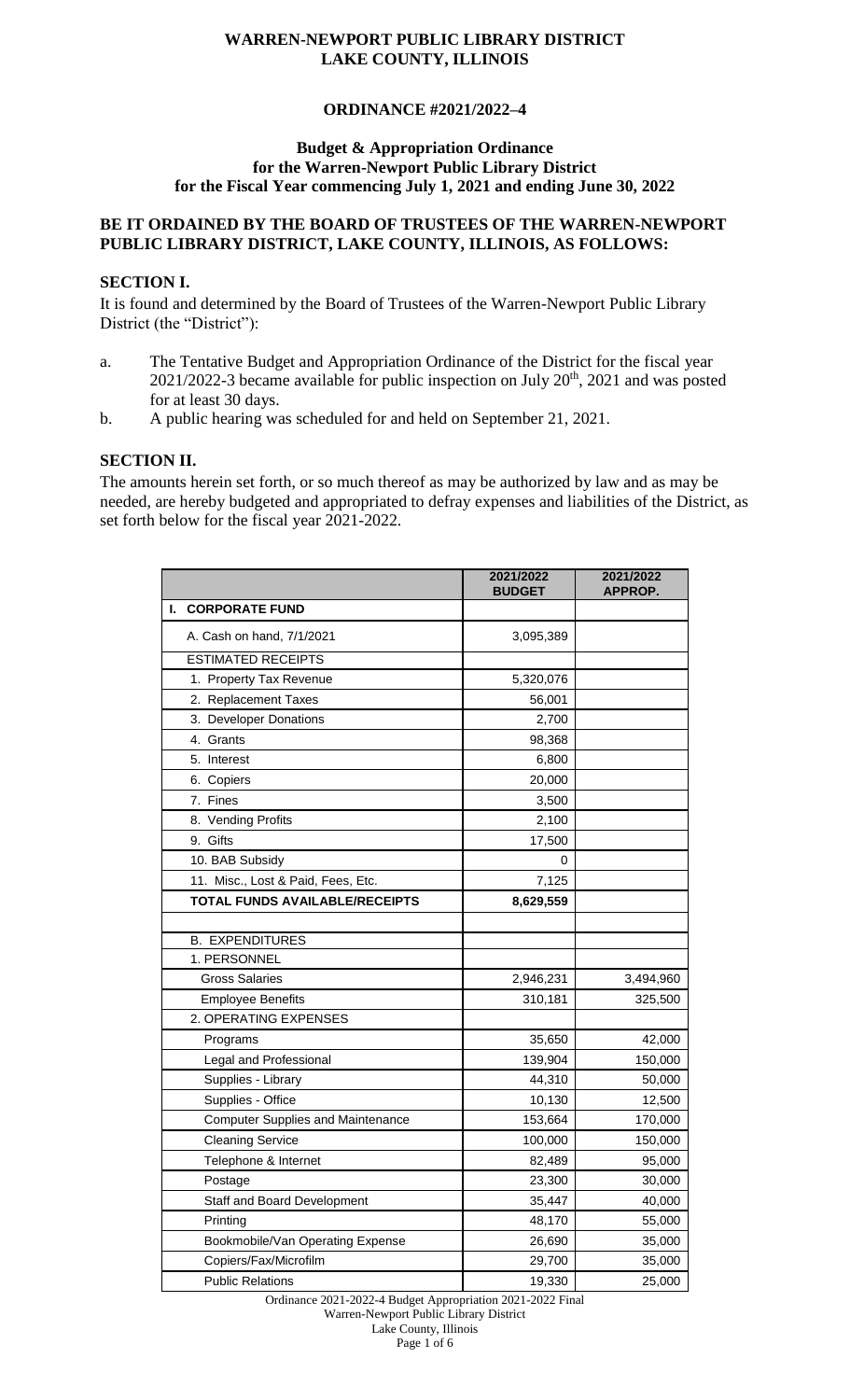| <b>Electronic Services</b>                           | 26,000    | 30,000    |
|------------------------------------------------------|-----------|-----------|
| Contingency                                          | 0         |           |
| 3. LIBRARY MATERIALS                                 | 619,748   | 650,000   |
| 4. CAPITAL PROJECTS, EQUIPMENT &<br><b>FURNITURE</b> | 152,306   | 200,000   |
| <b>TOTAL EXPENDITURES</b>                            | 4,803,250 | 5,589,960 |
|                                                      |           |           |
| <b>C. TRANSFER OUT</b>                               | 660,375   |           |
|                                                      |           |           |
| <b>EST. CASH ON HAND 6/30/2022</b>                   | 3,165,934 |           |

|                                            | 2021/2022<br><b>BUDGET</b> | 2021/2022<br>APPROP. |
|--------------------------------------------|----------------------------|----------------------|
| П.<br><b>BLDG., SITE &amp; MAINT. FUND</b> |                            |                      |
| A. Cash on hand 7/1/2021                   | 207,980                    |                      |
| <b>ESTIMATED RECEIPTS</b>                  |                            |                      |
| 1. Property Tax                            | 318,934                    |                      |
| 2. Interest                                | 480                        |                      |
| <b>TOTAL FUNDS AVAILABLE</b>               | 527,394                    |                      |
|                                            |                            |                      |
| <b>B. EXPENDITURES</b>                     |                            |                      |
| 1. Professional Consultation               | $\Omega$                   |                      |
| 2. Library Supplies-Building               | $\Omega$                   |                      |
| 3. Maintenance Supplies                    | 34,700                     | 40,000               |
| 4. Cleaning Service                        | 0                          | $\Omega$             |
| 5. Utilities                               | 96,200                     | 100,000              |
| 6. Building Inspection                     | 4,080                      | 5,000                |
| 7. Building & HVAC Maintenance             | 117,950                    | 125,000              |
| 8. Grounds Maintenance                     | 19,770                     | 24,000               |
| 9. Snow Removal                            | 36,000                     | 45,000               |
| 10. Building Alarms & Misc.                | 2,850                      | 3,400                |
| 11. Waste Removal                          | 2,500                      | 3,800                |
| 12. Equipment & Furnishings                | 0                          | 0                    |
| 13. Capital Projects                       | $\Omega$                   | 0                    |
| 14. Contingency                            | $\Omega$                   | 0                    |
| <b>TOTAL EXPENDITURES</b>                  | 314,050                    | 346,200              |
|                                            |                            |                      |
| <b>EST. CASH ON HAND 6/30/2022</b>         | 213,344                    |                      |

|                                       | 2021/2022<br><b>BUDGET</b> | 2021/2022<br>APPROP. |
|---------------------------------------|----------------------------|----------------------|
| III. FICA FUND                        |                            |                      |
| A. Cash on Hand 7/1/2021              | 248,765                    |                      |
| <b>ESTIMATED RECEIPTS</b>             |                            |                      |
| 1. Property Taxes                     | 213,355                    |                      |
| 2. Replacement Taxes                  | 0                          |                      |
| 3. Interest                           | 300                        |                      |
| <b>TOTAL FUNDS AVAILABLE/RECEIPTS</b> | 462,420                    |                      |
|                                       |                            |                      |
| <b>B. EXPENDITURES</b>                |                            |                      |
| F.I.C.A. Expense                      | 232,991                    | 250,000              |
| <b>TOTAL EXPENDITURES</b>             | 232,991                    | 250,000              |
| EST. CASH ON HAND 6/30/2022           | 229,429                    |                      |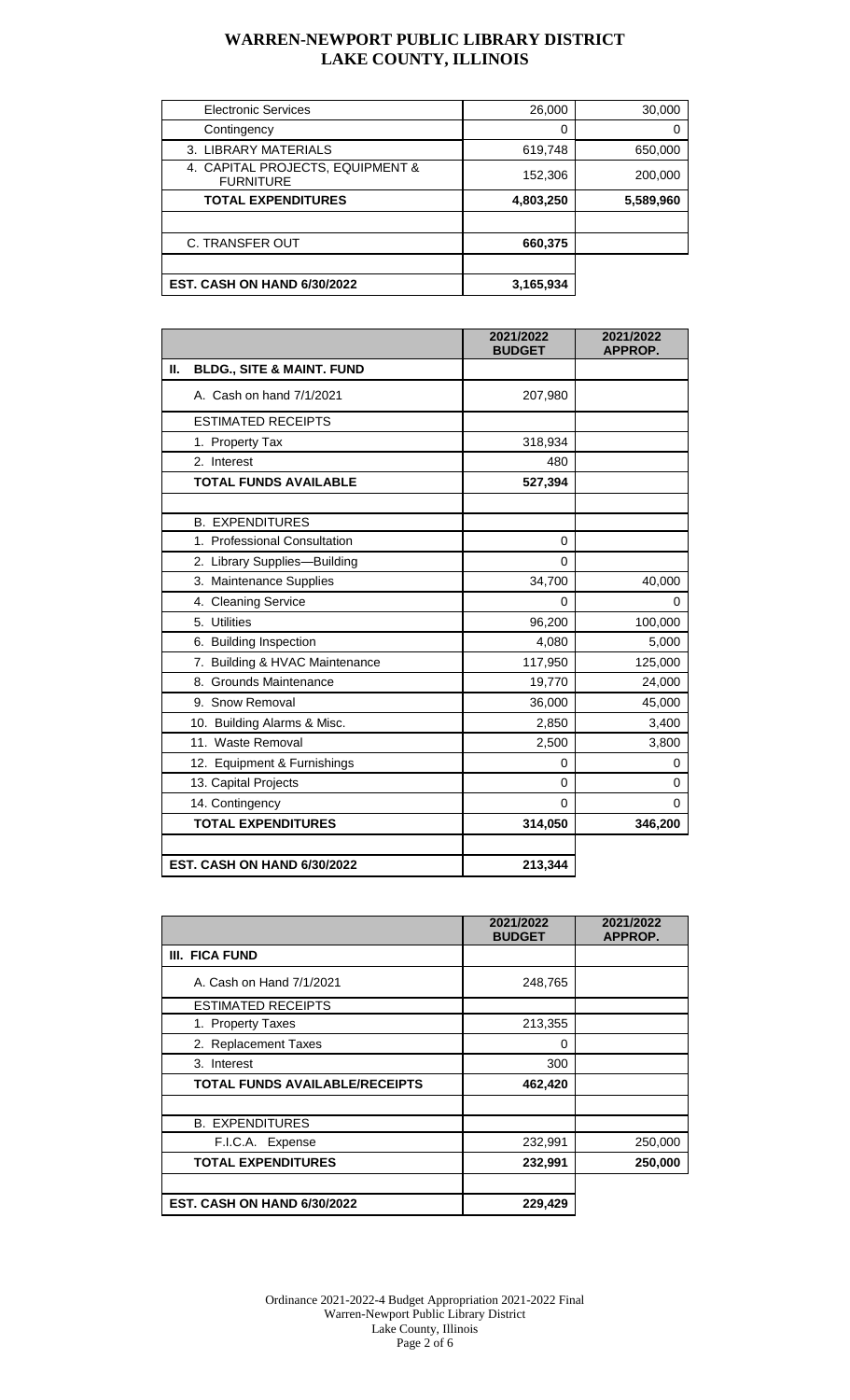|                                     | 2021/2022<br><b>BUDGET</b> | 2021/2022<br><b>APPROP.</b> |
|-------------------------------------|----------------------------|-----------------------------|
| IV.<br><b>PUBLIC LIABILITY FUND</b> |                            |                             |
| A. Cash on hand 7/1/2021            | 144,609                    |                             |
| <b>ESTIMATED RECEIPTS</b>           |                            |                             |
| <b>Property Taxes</b><br>1.         | 110,322                    |                             |
| Interest<br>$2_{-}$                 | 60                         |                             |
| TOTAL FUNDS AVAILABLE/RECEIPTS      | 254,991                    |                             |
|                                     |                            |                             |
| <b>B. EXPENDITURES</b>              |                            |                             |
| 1. Security staff salaries          | 94,380                     | 120,000                     |
| 2. Liability Insurance              | 27,800                     | 28,000                      |
| 3. Worker's Compensation Ins.       | 12,000                     | 13,000                      |
| 4. State Unemployment Ins.          | 5,000                      | 7,000                       |
| 5. Errors & Omissions Ins.          | 2,750                      | 4,000                       |
| 6. Joint Self Insurance Pool        | $\Omega$                   | 0                           |
| 7. Treasurer's Bond                 | 3,300                      | 4,000                       |
| 8. Notary E & O Bonds               | 0                          | 700                         |
| 9. Security Equipment and Supplies  | 1,800                      | 2,500                       |
| 10. Staff Development               | 400                        | 1,000                       |
| 11. Capital Equipment               | 0                          | 1,000                       |
| <b>TOTAL EXPENDITURES</b>           | 147,430                    | 181,200                     |
| EST. CASH ON HAND 6/30/2022         | 107,561                    |                             |

|                                       | 2021/2022<br><b>BUDGET</b> | 2021/2022<br>APPROP. |
|---------------------------------------|----------------------------|----------------------|
| ۷.<br><b>AUDIT FUND</b>               |                            |                      |
| A. Cash on Hand 7/1/2021              | 0                          |                      |
| <b>ESTIMATED RECEIPTS</b>             |                            |                      |
| 1. Property Tax                       | 0                          |                      |
| 2. Interest                           | $\Omega$                   |                      |
| <b>TOTAL FUNDS AVAILABLE/RECEIPTS</b> | $\Omega$                   |                      |
| <b>B. EXPENDITURES</b>                |                            |                      |
| 1. Library Audit                      | $\Omega$                   | 0                    |
| <b>TOTAL EXPENDITURES</b>             | 0                          | 0                    |
|                                       |                            |                      |
| <b>EST. CASH ON HAND 6/30/2022</b>    | 0                          |                      |

|                                       | 2021/2022<br><b>BUDGET</b> | 2021/2022<br>APPROP. |
|---------------------------------------|----------------------------|----------------------|
| VI. WORKING CASH FUND                 |                            |                      |
| A. Cash on Hand 7/1/2021              | 277,305                    |                      |
| <b>ESTIMATED RECEIPTS</b>             |                            |                      |
| 1. Property Taxes                     | 0                          |                      |
| 2. Interest                           | 300                        |                      |
| <b>TOTAL FUNDS AVAILABLE/RECEIPTS</b> | 277,605                    |                      |
| <b>B. EXPENDITURES</b>                | O                          |                      |
| <b>TOTAL EXPENDITURES</b>             | 0                          |                      |
|                                       |                            |                      |
| <b>EST. CASH ON HAND 6/30/2022</b>    | 277,605                    |                      |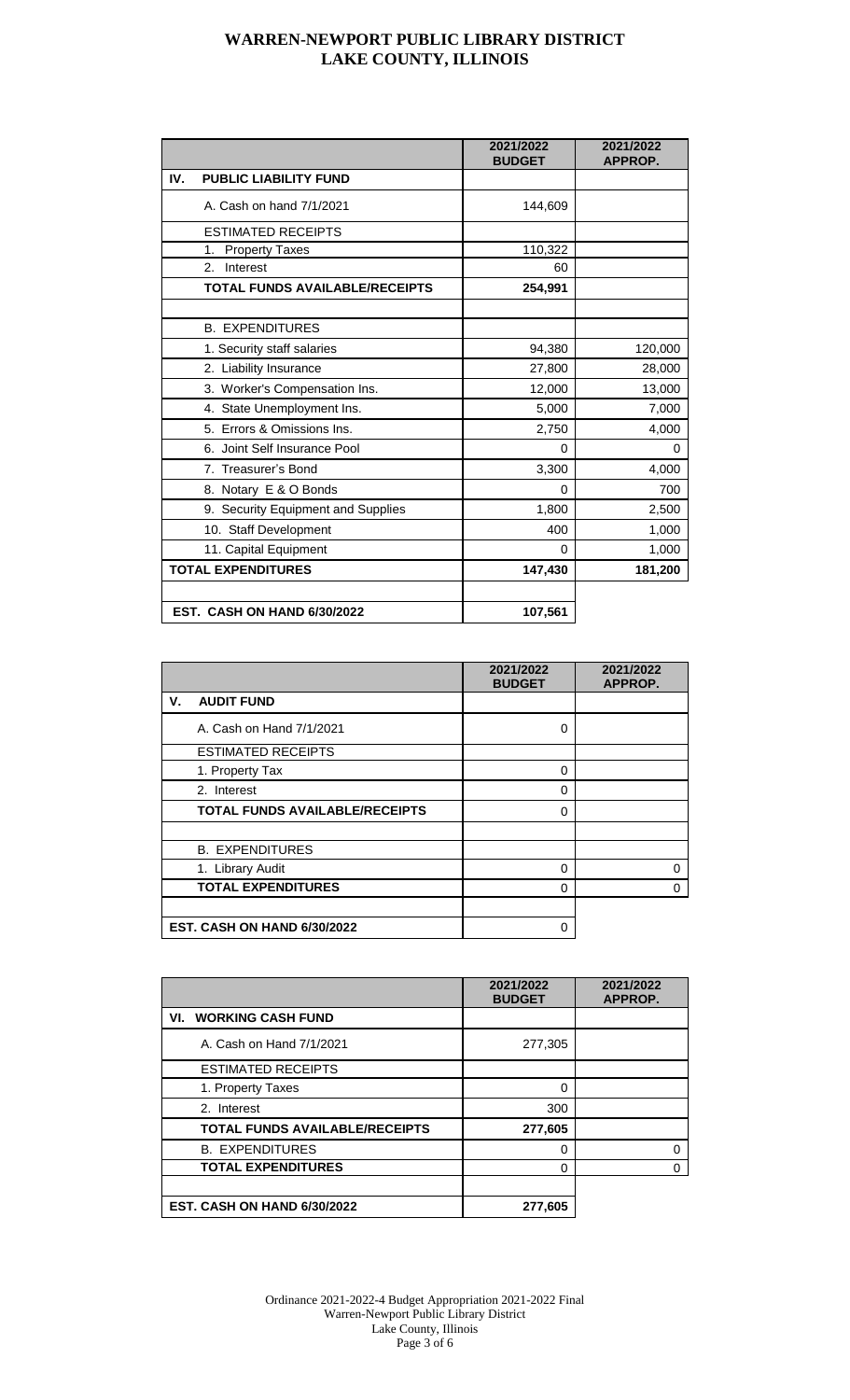|                                     | 2021/2022<br><b>BUDGET</b> | 2021/2022<br>APPROP. |
|-------------------------------------|----------------------------|----------------------|
| VII.<br><b>SPECIAL RESERVE FUND</b> |                            |                      |
| A. Cash on Hand 7/1/2021            | 2,542,652                  |                      |
| <b>ESTIMATED RECEIPTS</b>           |                            |                      |
| 1. Property taxes                   | 0                          |                      |
| 2. Interest                         | 1,440                      |                      |
| TOTAL FUNDS AVAILABLE/RECEIPTS      | 2,544,092                  |                      |
|                                     |                            |                      |
| <b>B. EXPENDITURES</b>              |                            |                      |
| 1. Materials                        | $\Omega$                   | 0                    |
| 2. Capital Improvements             | 246,602                    | 300,000              |
| <b>TOTAL EXPENDITURES</b>           | 246,602                    | 300,000              |
|                                     |                            |                      |
| <b>EST. CASH ON HAND 6/30/2022</b>  | 2,297,490                  |                      |

|                                                        | 2021/2022<br><b>BUDGET</b> | 2021/2022<br>APPROP. |
|--------------------------------------------------------|----------------------------|----------------------|
| <b>VIII. ENDOWMENT FUND/EXPENDABLE</b><br><b>TRUST</b> |                            |                      |
| A. Cash on hand 7/1/2021                               | 64,836                     |                      |
| <b>ESTIMATED RECEIPTS</b>                              |                            |                      |
| 1. Gifts                                               | 21,000                     |                      |
| 2. Interest                                            | 200                        |                      |
| <b>TOTAL FUNDS AVAILABLE/RECEIPTS</b>                  | 86,036                     |                      |
|                                                        |                            |                      |
| <b>B. EXPENDITURES</b>                                 |                            |                      |
| 1. Operating Expenses                                  | 6,825                      | 10,000               |
| 2. Capital Equipment                                   | 1,500                      | 2,000                |
| <b>TOTAL EXPENDITURES</b>                              | 8,325                      | 12,000               |
| <b>EST. CASH ON HAND 6/30/2022</b>                     | 77,711                     |                      |

|                                       | 2021/2022<br><b>BUDGET</b> | 2021/2022<br>APPROP. |
|---------------------------------------|----------------------------|----------------------|
| <b>IX. IMRF FUND</b>                  |                            |                      |
| A. Cash on Hand 7/1/2021              | 316,638                    |                      |
| <b>ESTIMATED RECEIPTS</b>             |                            |                      |
| 1. Property Taxes                     | 387,785                    |                      |
| 2. Interest                           | 540                        |                      |
| <b>TOTAL FUNDS AVAILABLE/RECEIPTS</b> | 704,963                    |                      |
|                                       |                            |                      |
| <b>B. EXPENDITURES</b>                |                            |                      |
| I.M.R.F. Expense                      | 386,657                    | 400,000              |
| <b>TOTAL EXPENDITURES</b>             | 386,657                    | 400,000              |
|                                       |                            |                      |
| EST. CASH ON HAND 6/30/2022           | 318,306                    |                      |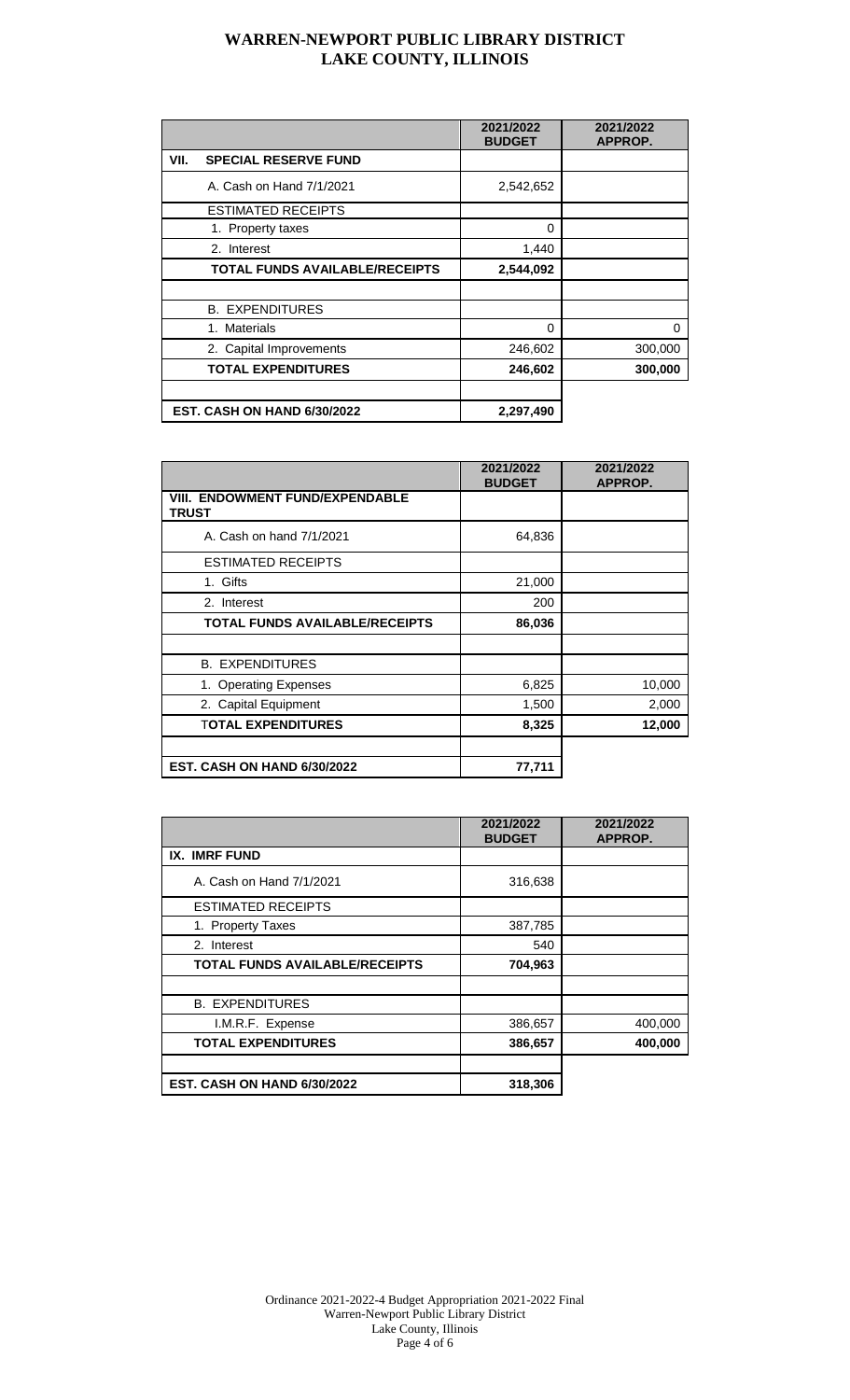|                                       | 2021/2022<br><b>BUDGET</b> | 2021/2022<br>APPROP. |
|---------------------------------------|----------------------------|----------------------|
| <b>X. BOND FUND</b>                   |                            |                      |
| A. Cash on Hand 7/1/2021              | 0                          |                      |
| <b>TRANSFER IN</b>                    | 660,375                    |                      |
| <b>ESTIMATED RECEIPTS</b>             |                            |                      |
| 1. Interest                           | $\Omega$                   |                      |
| <b>TOTAL FUNDS AVAILABLE/RECEIPTS</b> | 660,375                    |                      |
|                                       |                            |                      |
| <b>B. EXPENDITURES</b>                |                            |                      |
| Principal and Interest                | 660,375                    | 700,000              |
| <b>TOTAL EXPENDITURES</b>             | 660,375                    | 700,000              |
|                                       |                            |                      |
| <b>EST. CASH ON HAND 6/30/2022</b>    | 0                          |                      |

### **SECTION III.**

Summary of Budget and Appropriation by fund:

|             |                              | 2021/2022<br><b>BUDGET</b> | 2021/2022<br>APPROP. |
|-------------|------------------------------|----------------------------|----------------------|
| <b>FUND</b> |                              |                            |                      |
| I.          | <b>CORPORATE</b>             | 4,803,250                  | 5,589,960            |
| Ш.          | BUILDING, SITES, & MAINT.    | 314,050                    | 346,200              |
| III.        | <b>FICA</b>                  | 232,991                    | 250,000              |
| IV.         | PUBLIC LIABILITY             | 147,430                    | 181,200              |
| V.          | <b>AUDIT</b>                 | 0                          | $\Omega$             |
| VI.         | <b>WORKING CASH</b>          | $\Omega$                   | $\Omega$             |
| VII.        | <b>SPECIAL RESERVE</b>       | 246,602                    | 300,000              |
| VIII.       | <b>EXPENDABLE TRUST FUND</b> | 8,325                      | 12,000               |
| IX.         | <b>IMRF</b>                  | 386,657                    | 400,000              |
| Х.          | <b>BOND</b>                  | 660,375                    | 700,000              |
|             | <b>GRAND TOTAL</b>           | 6,799,680                  | 7,779,360            |

# **SECTION IV.**

The following determinations have been made and are hereby made a part of the aforesaid budget:

- A) The Cash on Hand at beginning of fiscal year is: \$6,898,174.
- B) An estimate of the cash expected to be received during the fiscal year, July 1, 2021–June 30, 2022, from all sources is: \$6,588,886.
- C) An estimate of the expenditures contemplated for the fiscal year, July 1, 2021–June 30, 2022, is: \$6,799,680.
- D) An estimate of the cash expected to be on hand at the end of the fiscal year is: \$6,687,380.
- E) An estimate of the amount of taxes to be received during the fiscal year:
	- 1) Real Estate Taxes: \$6,350,472.
	- 2) Personal Property Replacement Taxes: \$56,001.

### **SECTION V.**

The unexpended balance of the proceeds of the Corporate (General Operating) Library Fund received from this Budget and Appropriation Ordinance may be accumulated and allocated by the Board of Trustees to the Special Reserve Fund created pursuant to Article 40, Section 50, of the Public Library District Act of 1991, or the unexpended balance of the proceeds of the Corporate Library Fund may be accumulated in the Corporate Library Fund for the purpose of maintaining sufficient fund balance for cash flow.